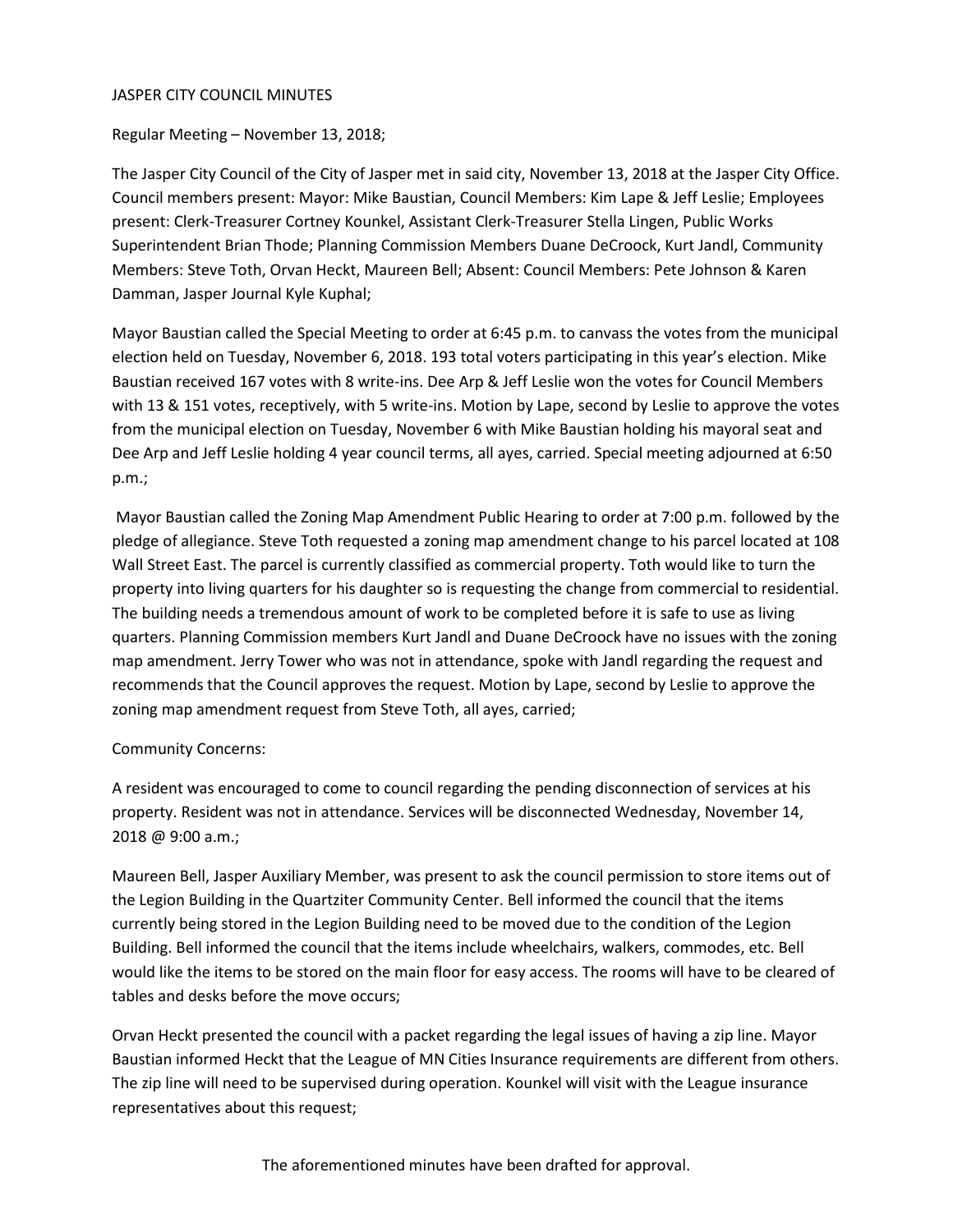Motion by Lape, second by Leslie to review & approve the minutes from the Regular Meeting on October 9, 2018, all ayes, carried;

Review and approve the October Claims to date: Heiman, Inc. Fire Hoods P-84 NFPA, \$920.00; Bound Tree Medical, LLC, Amb Supplies/CPR Manikins, \$15,379.53; Nordic Solar Holdco, LLC, Geronimo Energy Contract, \$1,234.34; United Systems Technology, Handheld Meter Reader Utility Billing, Admin Annual Support, \$1,029.08; Intellipro Security, LLC, Surveillance System at Yard Waste, Truck Parking & City Park, \$6,558.00; Crysteel Truck Equipment, Used 9' Dump Body, \$2,500.00; Motion by Lape, second by Leslie to approve the October claims as presented, all ayes, carried;

Receipts noted: Prairie Rose MN Community Fund, Amb Grant Reimbursement (Final Payment), \$12,734.02; Pipestone Co. Treasurer, 2018 Police State Aid, \$7,769.21, Ludolph Bus Service, Oct, Nov, Dec Rent, \$900.00; Quartziter Club, Halloween Carnival Proceeds, \$1,500.50; State of MN, MV Credit-Ag, \$342.84;

# DELINQUENT SEWER/WATER/GARBAGE:

The delinquent sewer, water and garbage report was discussed with the council. All delinquent Sewer, Water, Garbage & Property Maintenance (including snow removal) bills will be placed on the 2019 Property Taxes on November 27, 2018. With tax forfeiture properties, the city does not receive the delinquent tax amounts unless the property is sold outright;

Motion By Lape, second by Leslie to approve Resolution 18-317A Rock County & 18-317B Pipestone County assessing delinquent Sewer, Water, Garbage & Property Maintenance Bills to taxable properties in the City of Jasper, all ayes, carried;

210 pounds of food was collected from the United Fund Food Shelf Drive. The United Fund proceeds are almost on goal. The United Fund gifted \$100.00 to the 4-H Jolly Juniors group for startup costs;

## WELLNESS CENTER/QCC:

The Garretson School will be holding a surplus auction on November 14. A wellness center member is requesting additional dumbbells. Motion by Lape, second by Leslie to approve a \$300.00 purchase for dumbbells, all ayes, carried;

It was requested to place a parking restriction sign at the QCC prohibiting people from parking in front of the center during school hours. The school bus is having issues picking up and dropping off children when people are parked in the area. The sign will read "No Parking Between Signs Monday through Friday from 8:00 a.m. to 12:00 p.m. Two signs will be ordered;

## NEW BUSINESS:

Single Stream Recycling will begin in December. Recycling Totes will be delievered to city residents November 12 to November 30, 2018;

Motion by Leslie, second by Lape to approve the off sale liquor license application for Stonewall Bar & Grill for 2019, all ayes, carried;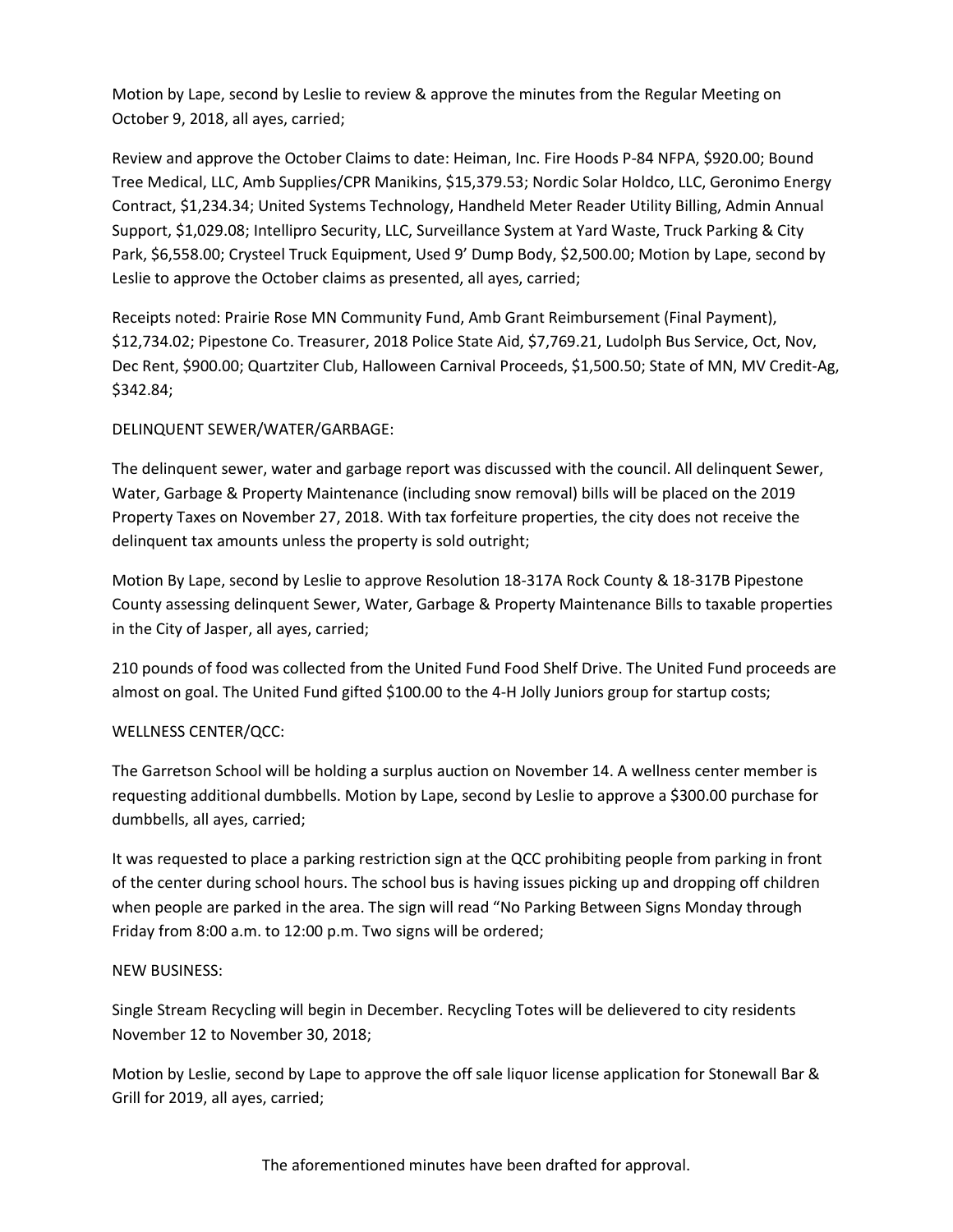#### OLD BUSINESS:

Pipestone County has three properties located within Jasper city limits that were forfeited to the County due to the property owners' failure to pay property taxes for a consecutive number of years. Those properties are described as Parcel Number 17-200-0240, 17-600-0800 and 17-200-0830. As previously discussed at the October council meeting, the City of Jasper does not have any interest in these properties as of this time. However, Baustian was personally interested in the Bauman Hall Property (17- 200-0240) so scheduled an asbestos study to be completed on the building. The study determined that the plaster in the upstairs of the building contained asbestos. The estimate to abate the asbestos was \$25,000.00. Baustian has shared this information with the Jasper Development Corporation and Elicia Kortus with Reclaim Community. Reclaim Community will note the asbestos study in their grant proposal if ownership of the building is obtained;

## PUBLIC WORKS REPORT:

Land use permits were issued to:

- Curt Arp, 55 Circle Drive to install a chain link fence;
- Jasper Development Corporation, 220 Dean Avenue to build a home and garage;
- Oren Monroe, 200  $8<sup>th</sup>$  Street East to install a wood and chain link fence;

Chris Hoogland, 120  $6<sup>th</sup>$  Street West, has requested a permanent disconnection of services at this listed location. Hoogland previously applied for a demolition permit for the home which was approved. Motion by Lape, second by Leslie to approve the permanent disconnection for the property located at 120  $6<sup>th</sup>$  Street West, all ayes, carried;

Sewers were jetted last week. The Public Works Department used the newly purchased root cutter on 4 blocks but ended up getting the tool stuck on  $8<sup>th</sup>$  Street due to a bend in the pipe. Double D Gravel was able to remove the tool;

Thode will be trimming limbs soon. He will ask Terry Skyberg for the use of the lift. Three people will be needed to complete this job;

The replacement sand truck box is almost ready for use. Tony Klein painted the box black, changed the pins and welded rust spots to prevent future rust. The taillights and other lighting needs to be completed yet;

Thode has been discharging the ponds. This has been a never ending story this year, 3 times over last year;

The Public Works Department will start hanging the Christmas décor the Tuesday before Thanksgiving;

ITEMS ANYONE WANTS TO ADD TO THE AGENDA:

Upcoming Meetings:

Truth in Taxation Meeting is scheduled for December 11, 2018 @ 7:00 p.m.;